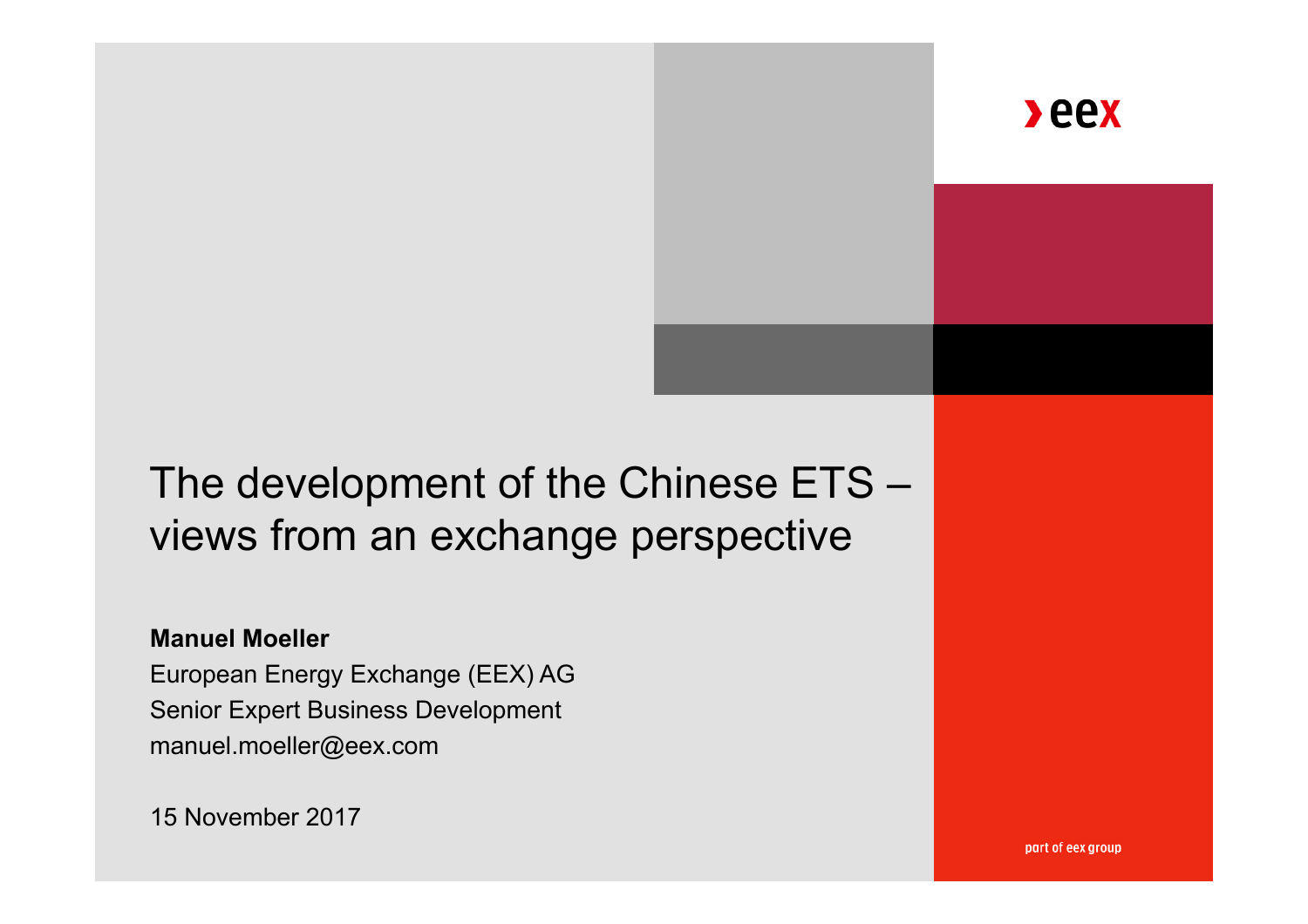### EEX Group at a glance

- EEX Group is the commodity arm of Deutsche Börse. It combines five exchanges and two clearing houses in North America, Europe and Asia and connects more than **500 participants from 30 countries**. 450 employees work for EEX Group in one of the 15 locations worldwide.
- Our product range covers **Energy** (Power, Natural Gas, Oil, Coal); **Environmental**  (Emission Allowances, GOs); **Agricultural** (Dairy, Potatoes); **Metal** (Iron Ore) and **Freight** (Dry Bulk) **markets**.
- EEX exchange is a **regulated market** in Europe for energy and commodity products (spot & derivatives). Clearing and settlement of all EEX transactions is conducted by European Commodity Clearing AG (ECC), which belongs to EEX Group.
- EEX is **active in carbon markets since 2005**, offering emissions trading based on the EU ETS (EUA, EUAA) and on the Kyoto framework (CER). EEX has particular track-record as service provider for public authorities.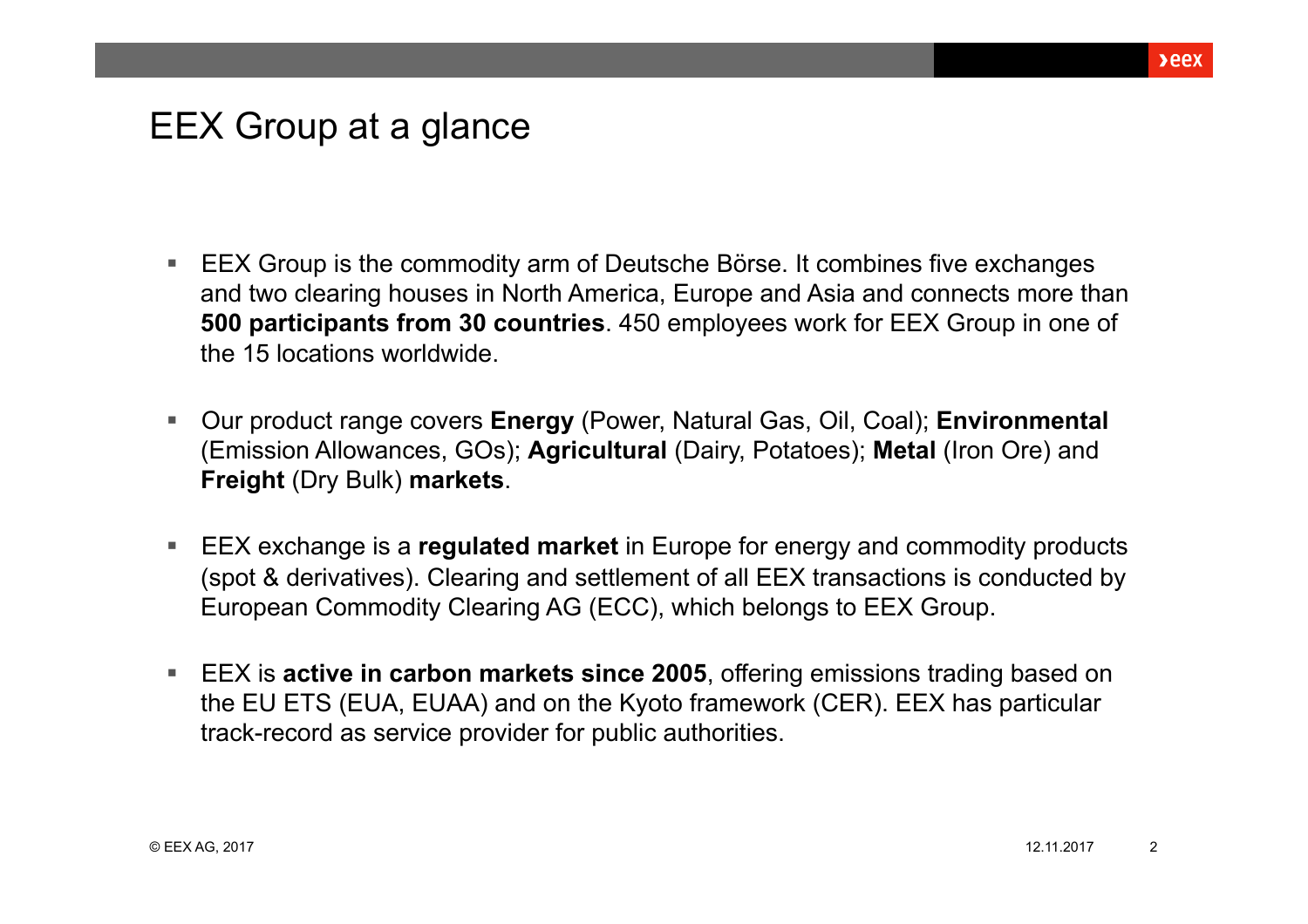## EEX's views on the Chinese carbon market

- Operating for more more than a decade, **EU ETS** has developed into a liquid and fully mature market, characterized by
	- Large and diverse number of participants active on daily basis, contributing to a liquid market
	- Robust price signals, mirroring supply/demand balance, with price discovery for years in advance
	- Different trading venues (exchanges, brokers,..) and broad range of trading instruments available to market participants, fulfilling different needs
- National Chinese ETS (CNETS) only at the beginning different starting conditions compared to EU (e.g. degree of power market liberalisation, data availability)
- Some **general ingredients** have shown to be important for an ETS to work:
	- Clear and consistent legislative framework  $\rightarrow$  stability
	- Sound processes for monitoring, verifying and reporting (MRV) emissions data  $\rightarrow$  reliability
	- Safe and reliable market infrastructure *trust*
- At the same time, a **liquid market for CNETS** will be crucial to deliver robust price signals  $\rightarrow$  facilitate investment decisions and cost-effective mitigation action; necessary prerequisites include
	- Adequate cap and scarcity of allowances
	- Role of exchanges: pooling of liquidity; high level of transparency; stringent rules and tight supervision; elimination of credit risk (clearing)
	- Broad level of participation